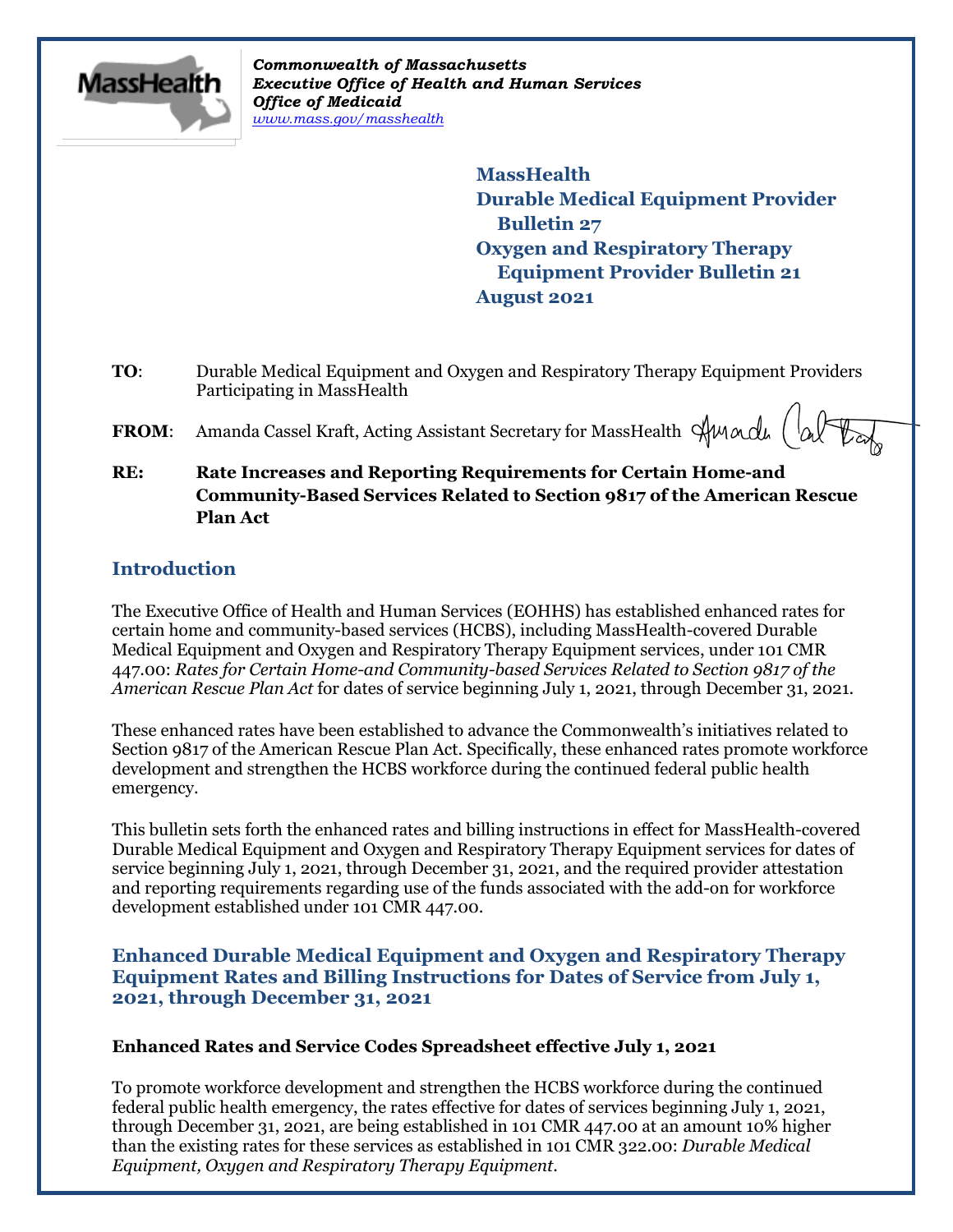**MassHealth Durable Medical Equipment Provider Bulletin 27 Oxygen and Respiratory Therapy Equipment Provider Bulletin 21 August 2021 Page 2 of 3**

Specifically, the Durable Medical Equipment and Oxygen and Respiratory Therapy Equipment rates are found in section 101 CMR 447.03(6)(s) and are also set forth in a spreadsheet at the following link: [www.mass.gov/regulations/101-CMR-44700-rates-for-certain-home-and-community-based](https://www.mass.gov/regulations/101-CMR-44700-rates-for-certain-home-and-community-based-services-related-to-section-9817-of-the-american-rescue-plan-act)[services-related-to-section-9817-of-the-american-rescue-plan-act.](https://www.mass.gov/regulations/101-CMR-44700-rates-for-certain-home-and-community-based-services-related-to-section-9817-of-the-american-rescue-plan-act)

#### **Service Provision**

All Durable Medical Equipment and Oxygen and Respiratory Therapy Equipment services receiving enhanced funding must be delivered in accordance with all applicable program requirements and regulations as set forth in 130 CMR 409.000:*Durable Medical Equipment* and 130 CMR 427.000: *Oxygen and Respiratory Therapy Equipment*.

## **Administrative and Billing Requirements**

All existing provider billing processes will remain in effect during the period of enhanced funding, beginning July 2021, through December 2021. Providers must submit claims according to policies and procedures set forth in applicable administrative and billing regulations and supporting guidance.

## **Durable Medical Equipment and Oxygen and Respiratory Therapy Equipment Rates for Dates of Service on or after January 1, 2022**

For dates of service on or after January 1, 2022, MassHealth will pay providers for Durable Medical Equipment and Oxygen and Respiratory Therapy Equipment services at the rates established under 101 CMR 322.00.

## **Allowable Uses of Enhanced Funding**

Providers will be required to use at least 90% of enhanced funds for the specific purposes of recruiting, building, and retaining their direct care and support workforce.

EOHHS guidance about allowable uses of the enhanced funding, including eligible direct care and support staff and categories of compensation, is available a[t www.mass.gov/doc/for-masshealth](http://www.mass.gov/doc/for-masshealth-providers-home-and-community-based-service-enhanced-rate-add-ons-using-american-rescue-plan-act-arpa-funding/download)[providers-home-and-community-based-service-enhanced-rate-add-ons-using-american-rescue](http://www.mass.gov/doc/for-masshealth-providers-home-and-community-based-service-enhanced-rate-add-ons-using-american-rescue-plan-act-arpa-funding/download)[plan-act-arpa-funding/download.](http://www.mass.gov/doc/for-masshealth-providers-home-and-community-based-service-enhanced-rate-add-ons-using-american-rescue-plan-act-arpa-funding/download)

# **Provider Attestation and Spending Report**

As a condition of receipt of these additional funds, eligible provider agencies must complete an attestation assuring EOHHS that they will use at least 90% of the funds for HCBS workforce development and submit a spending report to EOHHS that accounts for how the enhanced funds were used.